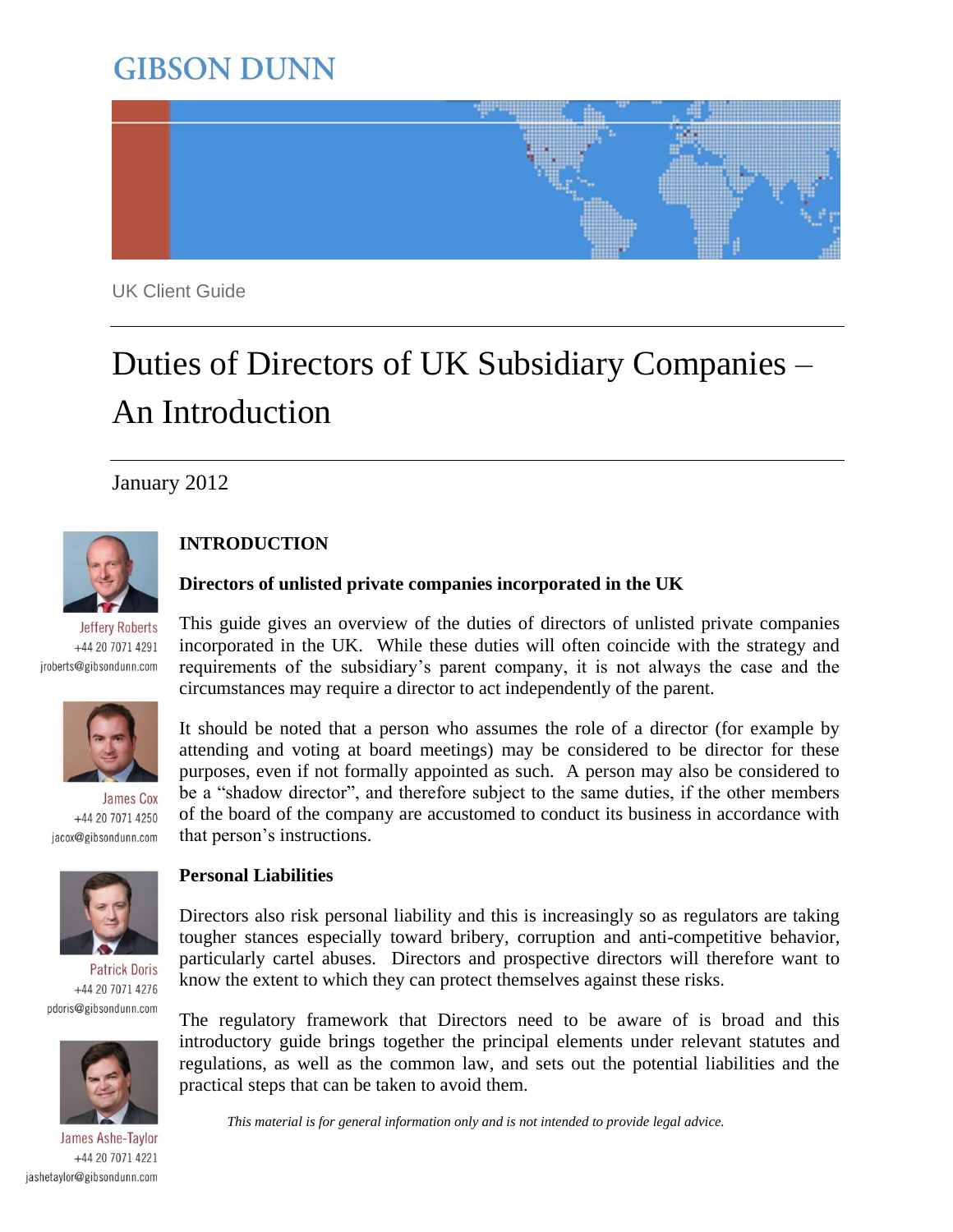

## **CONTENTS**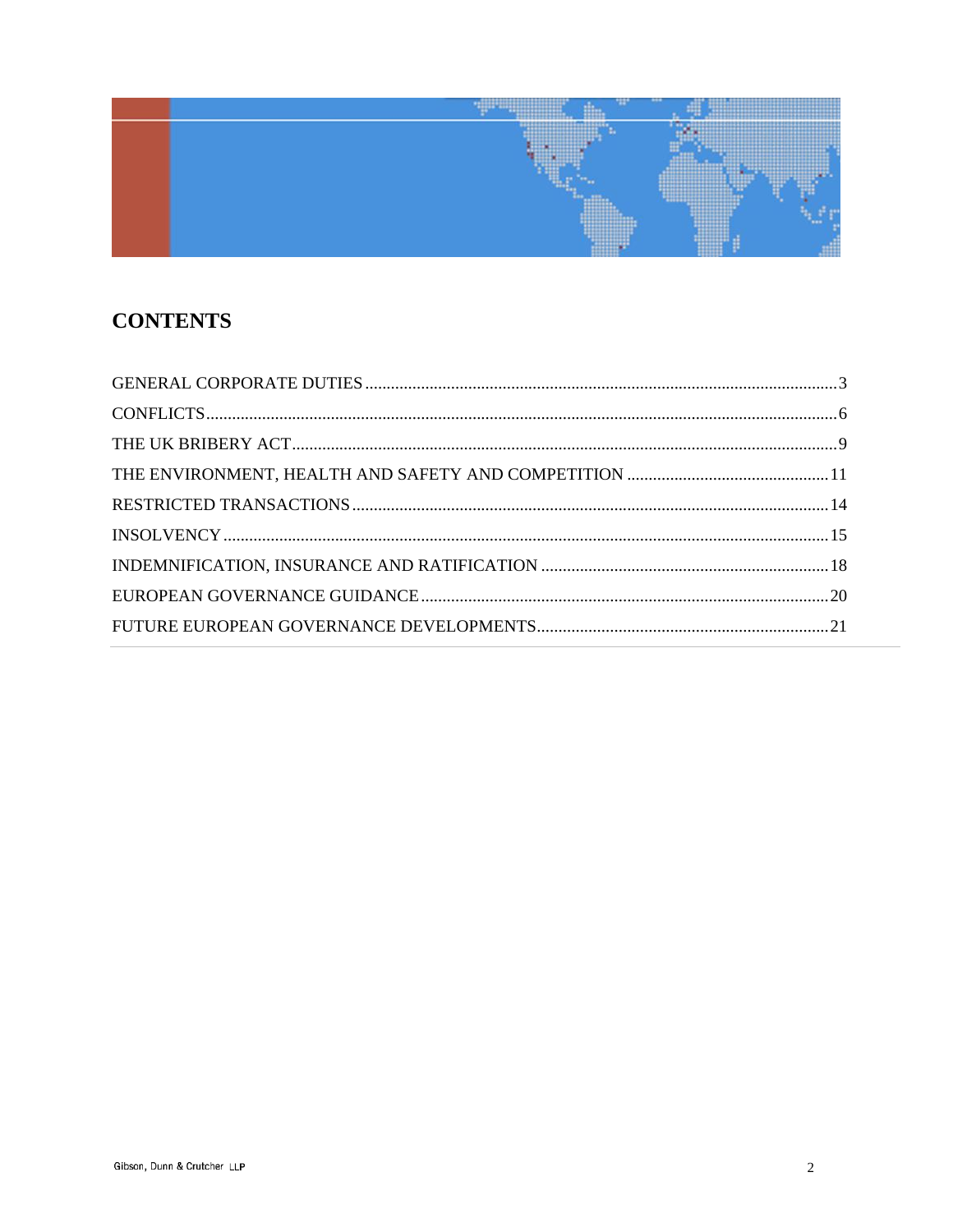

## **GENERAL CORPORATE DUTIES**

#### **Where do these duties come from, and to whom do I owe them?**

General duties originally came from common law and were derived from case law developed over many years. They have since been codified by the Companies Act 2006, but the courts must still refer to common law when interpreting them.

Duties may also arise under the constitutional documents of your company, such as the memorandum and articles of association, and you must ensure you are familiar with the documents as a director of the company.

You owe the duties to your company, not to other group companies (including the parent), individual shareholders or groups of shareholders.

#### **What are my general duties?**

There are seven general duties. You must:

#### *Act within your powers*

This means exercising your powers in accordance with the company"s constitution and for the purposes for which they were conferred. For example, you should not exercise your powers so as to benefit the interests of a parent company over the interests of the company.

#### *Promote the success of the company*

You have a duty to act in a manner you consider, in good faith, would be most likely to promote the success of the company for the benefit of its members as a whole. In deciding to promote the success of the company, you are required to have regard, among other matters, to:

- the likely long-term consequences of your decisions;
- the interests of the company's employees;
- the need to foster the company's business relationships with suppliers, customers and others;
- the impact of the company's operations on the community and environment;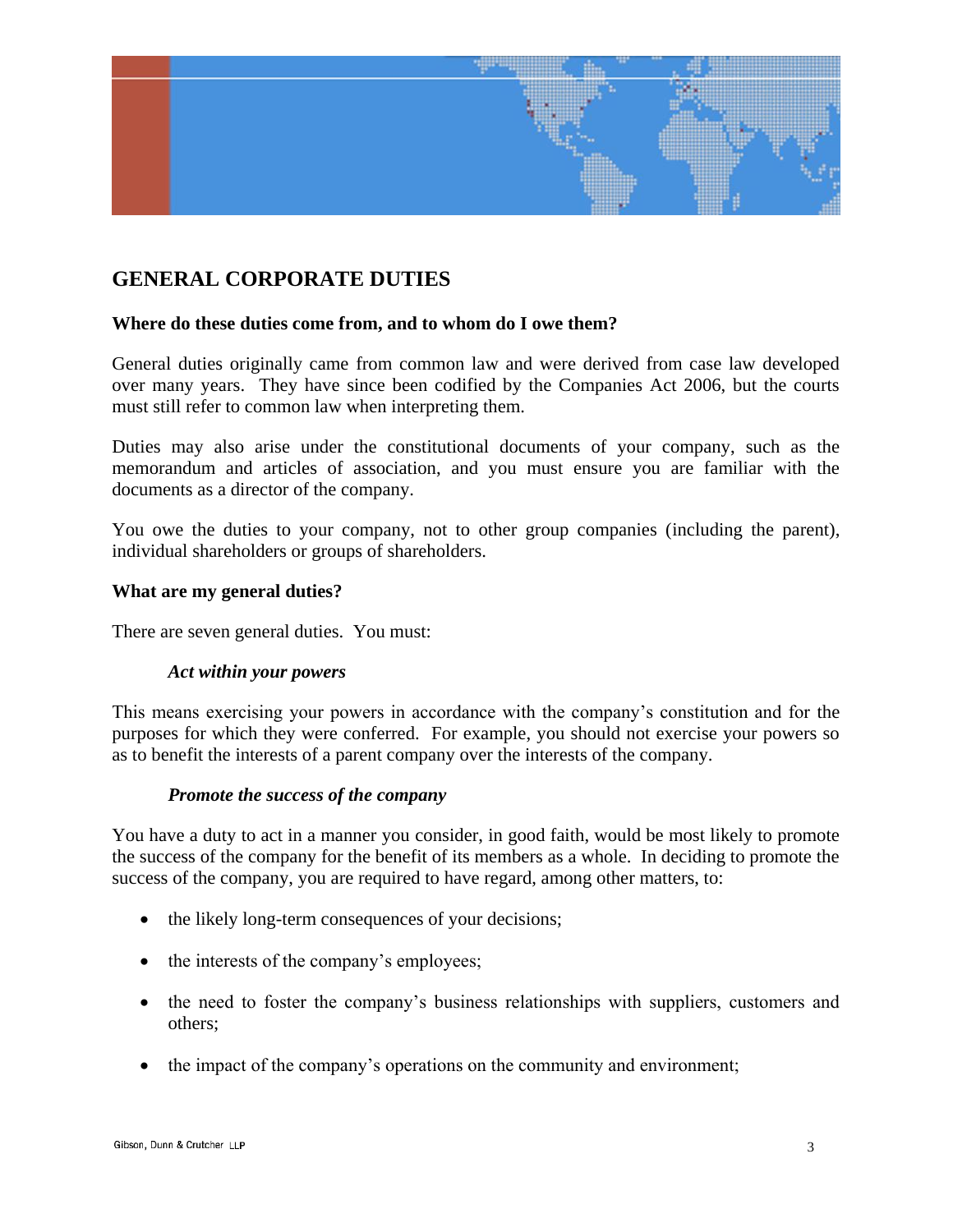

- the desirability of maintaining a reputation for high standards of business conduct; and
- the need to act fairly as between members of the company.

Although all the listed factors must be considered, in many cases the board may be able to conclude quickly that a particular factor is not relevant.

The Companies Act 2006 does not expressly require the board minutes to record that the factors were considered, although some companies may decide they want to include a reference to having considered the factors as evidence that they did this.

#### *Exercise independent judgement*

You can, of course, continue to rely on the judgement of others in areas that you are not expert, if you exercise your own judgement in deciding whether to follow particular advice or to accept someone else's. You can also delegate matters to committees on the same basis.

#### *Exercise reasonable care, skill and diligence*

You must act as a reasonably diligent person. This person is taken to have the general knowledge, skill and experience that may reasonably be expected of a person carrying out the same functions as you, and your general knowledge, skill and experience. The first requirement is an objective test; the second looks to your particular knowledge, skill and experience.

#### *Avoid conflicts of interest*

In a case not involving a transaction or arrangement with the company (where an obligation to disclose arises, see below), you must avoid a situation in which you have, or could have, a direct or indirect interest or duty that conflicts or possibly may conflict with the company"s interest. This is unless the board has already authorised the matter (see Conflicts below).

#### *Not accept benefits from third parties*

You must not accept a benefit from a third party, unless the benefit cannot reasonably be regarded as likely to cause a conflict of interest. Board guidance on the circumstances in which accepting benefits will not be reasonably regarded as likely to cause a conflict may be helpful, but will not be decisive.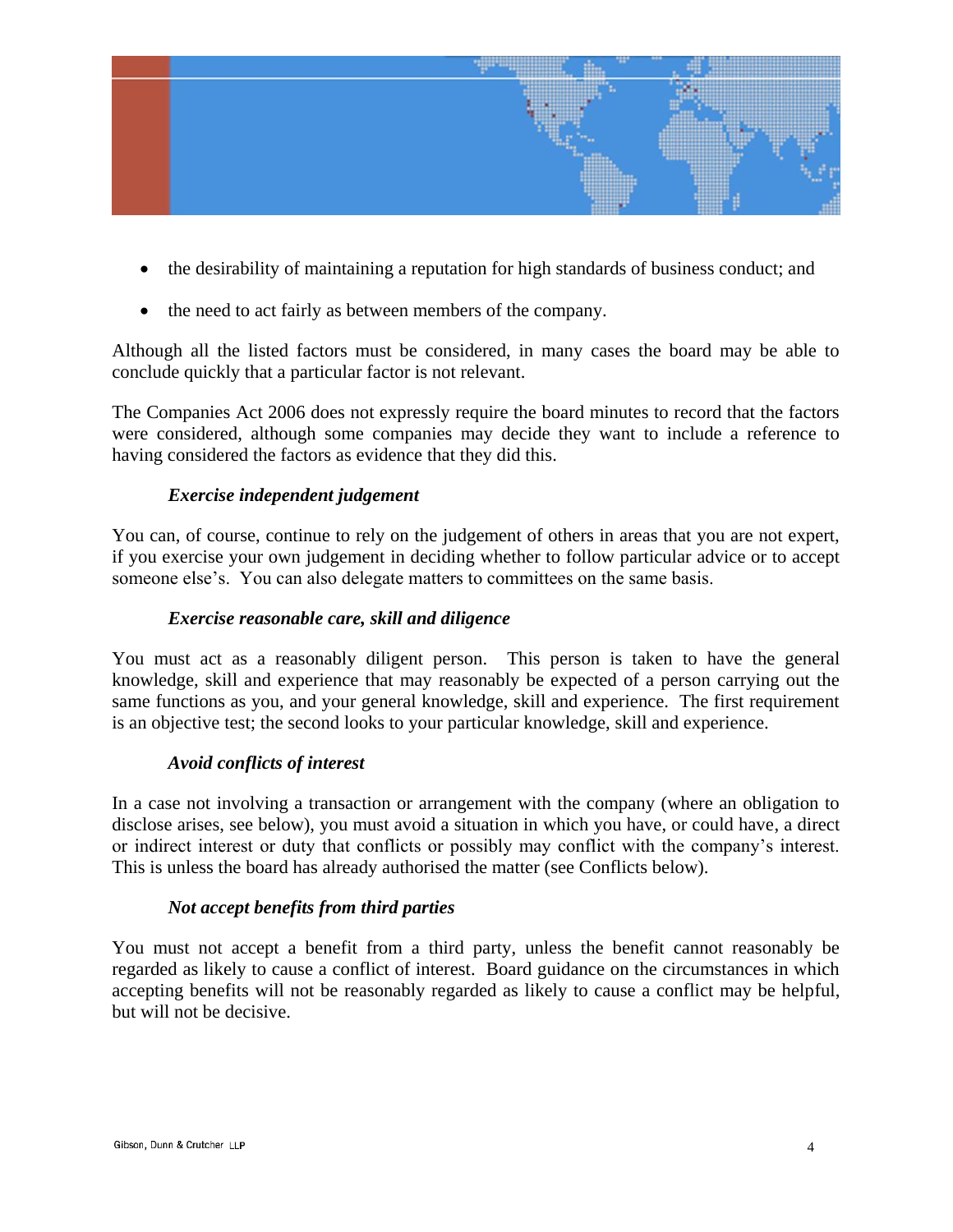

#### *Declare your interest*

You are not under a duty to avoid interests in transactions or arrangements with the company, but you must disclose any interest in a transaction or arrangement that the company proposes to enter into, or that it has entered into, whether your interest is direct or indirect. The declaration must be made before the transaction or arrangement is entered into, or if in relation to an existing transaction or arrangement, as soon as reasonably practicable.

You may disclose an interest in a transaction or arrangement with the company to the other directors. You can do this at a board meeting, by written notice or by general notice. The notice must state that you are interested in a specified body corporate or firm or are connected with a specified person. You must declare the nature and extent of the interest, and you must provide updates should your previous declaration become inaccurate or incomplete, e.g. because your interest changes.

#### **Do I have the same duties if I am a non-executive director?**

A non-executive director"s duties are no different from those of an executive director because the statutory statement of general duties applies to both.

In practice, executive directors will likely be subjected to higher standards of skill and care in the discharge of their duties because they are involved in the day-to-day management of the company. In addition, case law recognises that non-executive directors will rely on others to help them comply with their duties.

However, the extent to which executive directors and other professionals may reasonably be relied on to perform non-executive directors" duties depends on the circumstances. For example, a non-executive director with an accounting qualification would be expected to exercise more active scrutiny of the company"s accounts than a director without an accounting qualification. Since non-executive directors have the same rights of access to information about the company as executive directors, they are expected to ask for appropriate information.

#### **What are the consequences if I breach these duties?**

You may:

- be personally liable to compensate the company for a loss caused as a result of a breach;
- have to restore company property; and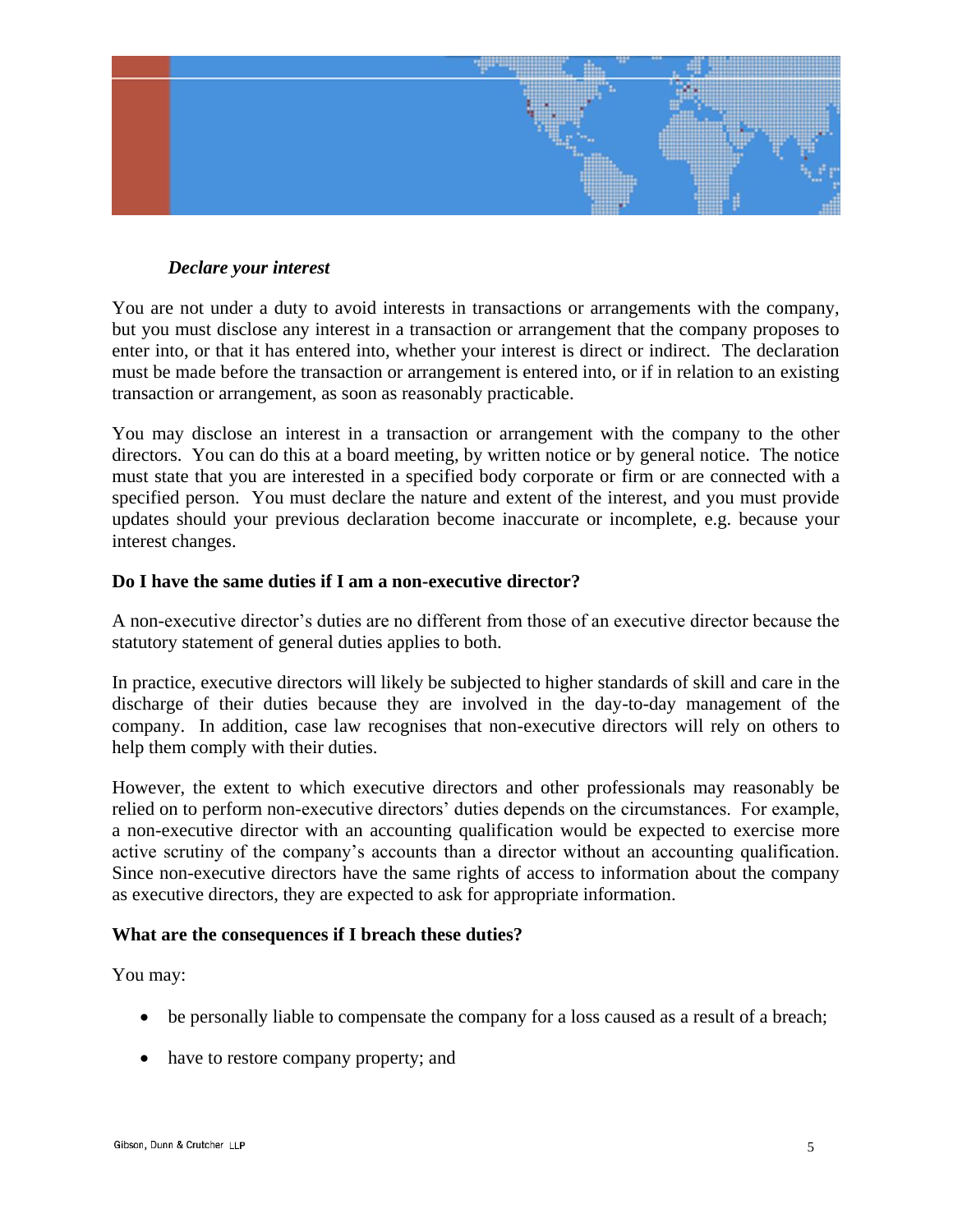

• have to account for profits made or received.

The company may have the right to rescind a contract that has been entered into where there is a conflict of interest.

The Companies Act 2006 also introduced a statutory right for shareholders to sue directors, in the company"s name, to recover any loss the company has suffered as a result of the directors" negligence, default, breach of duty or breach of trust, if certain conditions are met. This is known as a 'derivative action.'

## **CONFLICTS**

#### **What are my duties relating to conflicts?**

Under the Companies Act 2006, you have statutory duties relating to three areas of conflicts:

- situational conflicts you must avoid situations where your interests conflict (or may possibly conflict) with the company"s interests, or have them authorised by the board (e.g., you having a shareholding in a competitor);
- transactional conflicts you must declare interests in transactions or arrangements with the company (e.g., if the company is deciding to enter into a contract with a supplier or supplier that you have an interest in); and
- accepting benefits you must not accept benefits from third parties if it would reasonably be regarded as causing a conflict of interest (e.g., accepting a bribe or extravagant corporate hospitality).

In addition, your company"s articles of association may also require you to take particular steps if a potential conflict of interest arises.

#### **What types of conflict need to be authorised?**

Actual and potential conflicts may require authorisation. Therefore, you will need authorisation if you:

• have multiple directorships – if you sit on more than one board, you are advised to have all your directorships authorised;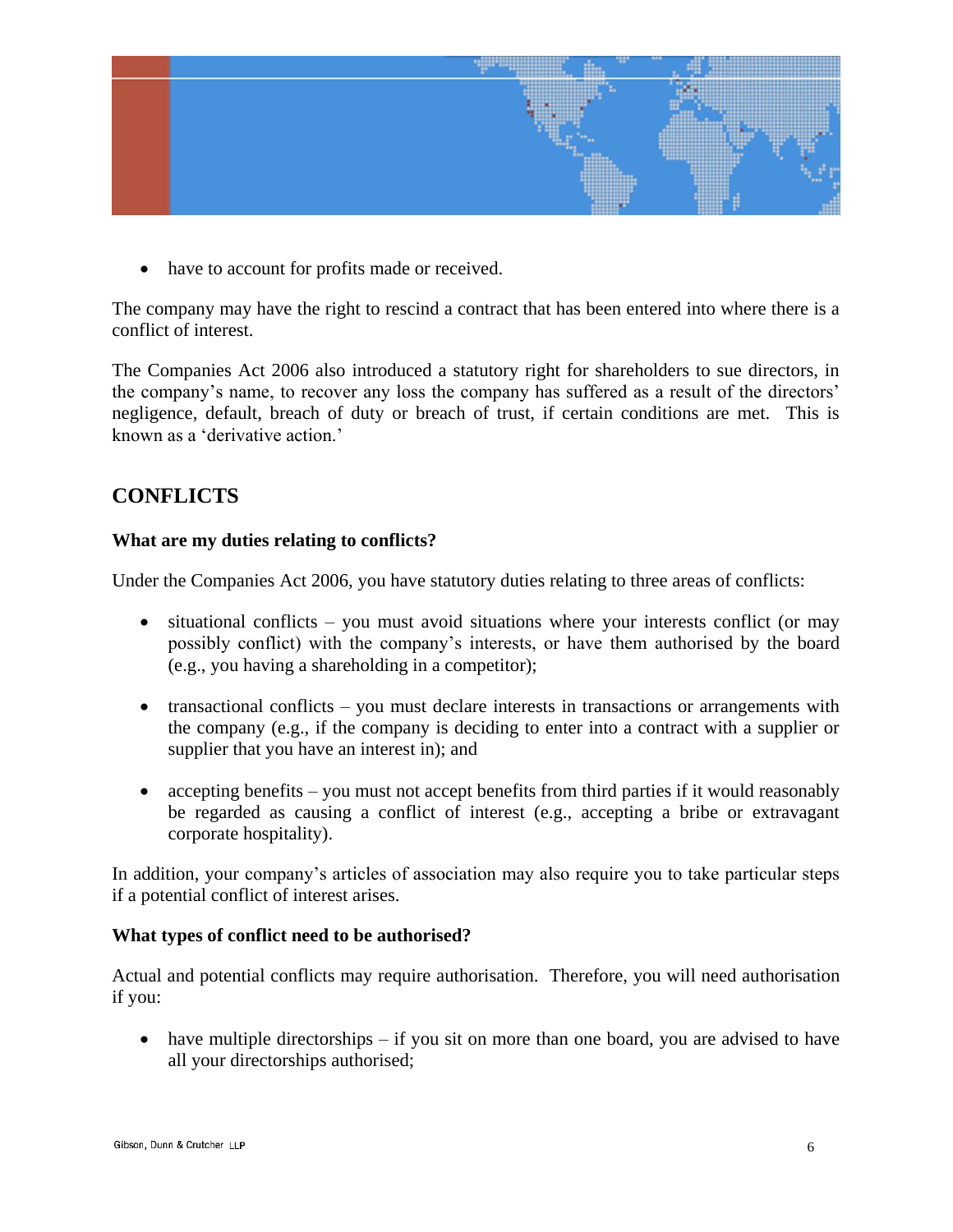

- are a shareholder in a competing company or a company that is an actual or potential customer of, or supplier to, your company;
- own a property next to your company"s property or otherwise of value to your company that could affect, or be affected by, your company's activities;
- have an advisory relationship (e.g., financial, accountancy, legal or consultancy) with your company or have an interest in an advisory firm;
- are a trustee of your company"s group pension scheme or a director of its trustee company;
- take up an opportunity that has been offered to the company even if the company has declined it or you are in a position to make a profit as a result of your directorship; or
- are offered a role by a potential bidder for the company.

These examples are not exhaustive. You should only use them as a prompt to consider the types of situations for which you may need authorisation. The safest approach is for all actual and potential conflicts to be authorised by the board if there is any doubt.

#### **Are 'connected persons' relevant to my duties?**

In some cases the interest or duty of someone who is connected with you may be treated as your indirect interest or as causing a conflict of interest or duty. This will be a question of fact. In some circumstances there may be scope for arguing that it is not your indirect interest, but in most cases it will be safer to assume that it may be.

The categories of connected person include:

- family members, including a spouse or civil partner, anyone with whom you live as a partner in 'an enduring family relationship', children and stepchildren (your own and your partner"s) and your parents;
- bodies corporate that you are connected with (detailed rules determine when this will be the case);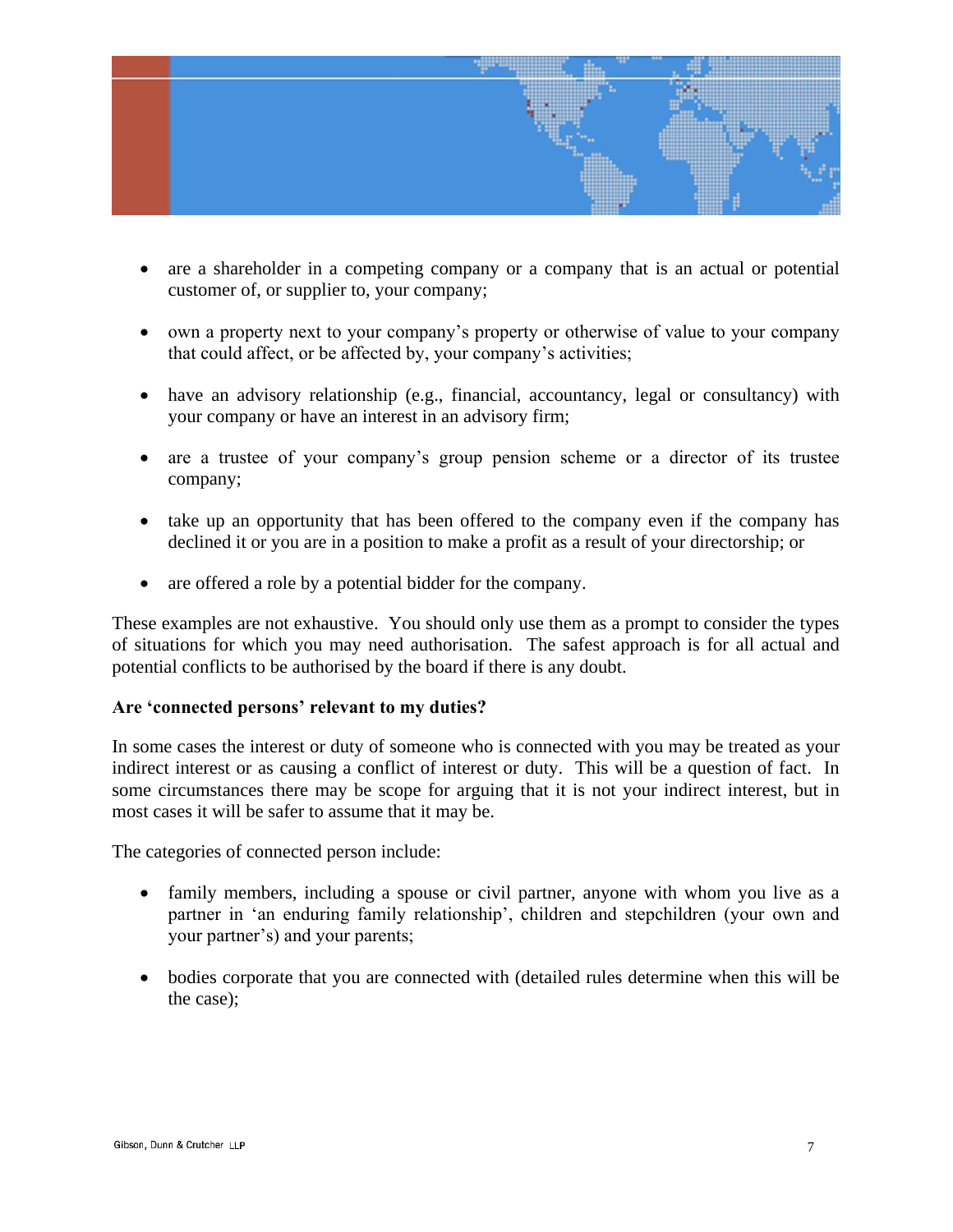

- trustees of a trust that you (or a family member or a body corporate that you are connected with) are a beneficiary; and
- your business partner.

#### **Must I be aware of conflicts?**

There is no breach of your duties relating to conflicts if you are unaware of an interest or are unaware of the transaction or arrangement. But you are treated as aware of all matters that you ought reasonably to be aware of. This will depend on the facts.

#### **How does authorisation work?**

In deciding whether to authorise a potential conflict, the board should consider what should happen if a conflict actually arises. In particular, it should consider whether any conditions should be imposed by the terms of the authorisation – for example, that you should not attend board meetings at which any relevant matter is discussed. Even if an authorisation is unconditional, a conflict may make you uncomfortable in practice. If you are an executive director of one company and a non-executive of another, you may feel uneasy attending the meetings of both boards when something under discussion is relevant to both. The best course may be to absent yourself from both meetings and to arrange not to receive papers for the matter that you are interested in.

Board authorisation can be given only if:

- any quorum requirement is met without counting any interested director; and
- the matter is agreed without counting any interested director's vote.

#### **What practical steps can I take?**

When seeking authorisation, you should make the fullest possible disclosure of all matters likely to be relevant to avoid any suggestion that the authorisation given was not fully informed. You will need to update your details on an ongoing basis when you become aware of a new actual or potential conflict.

If a potential conflict arises, you should immediately notify your company.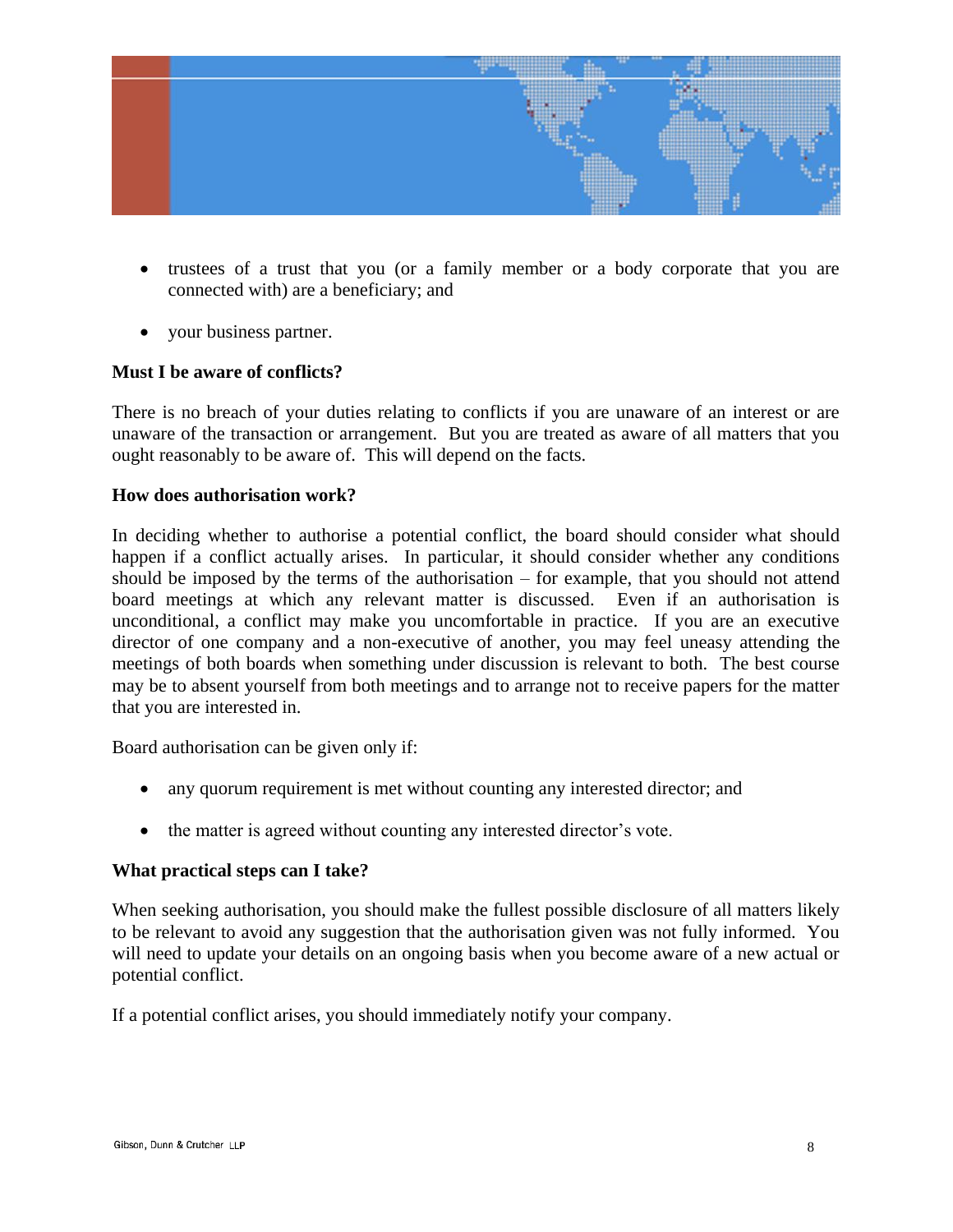

You should also advise your company if you have any direct or indirect interests in existing or proposed transactions or arrangements with your company that have not already been disclosed to the board.

If a specific conflict arises, particularly in sensitive areas such as a possible bid, you should seek independent advice. If it is not possible to disclose the conflict and, if necessary, obtain authorisation, it may be necessary for you to absent yourself from relevant board discussions or even to resign.

## **THE UK BRIBERY ACT**

The Bribery Act came into force on 1 July 2011. It repeals existing bribery offences and introduces new ones – including, for the first time, a corporate offence of failing to prevent bribery.

#### **What constitutes an offence?**

The Act creates four categories of offence, which address the following:

- offering, promising or giving a bribe to another person;
- requesting, agreeing to receive or accepting a bribe from another person;
- bribing a foreign public official; and
- a corporate offence of failing to prevent bribery.

The most significant departure from the previous law is the last offence, a new strict liability offence for companies of 'failing to prevent bribery'. A company will commit the offence if an associated person performing services on its behalf bribes another person to obtain or retain either business or a business advantage for the company. However, a company will have a complete defence if it can show that, at the time the offence was committed, it had in place adequate procedures to prevent bribery. HM Government has issued extensive guidance on the meaning of "adequate procedures".

Importantly, the corporate offence has extra-territorial application. It applies to any UKincorporated company and any overseas entity that carries on a business or part of a business in the UK. Crucially, the associated person that carries out the act of bribery on behalf of the organisation does not need to have any connection with the UK.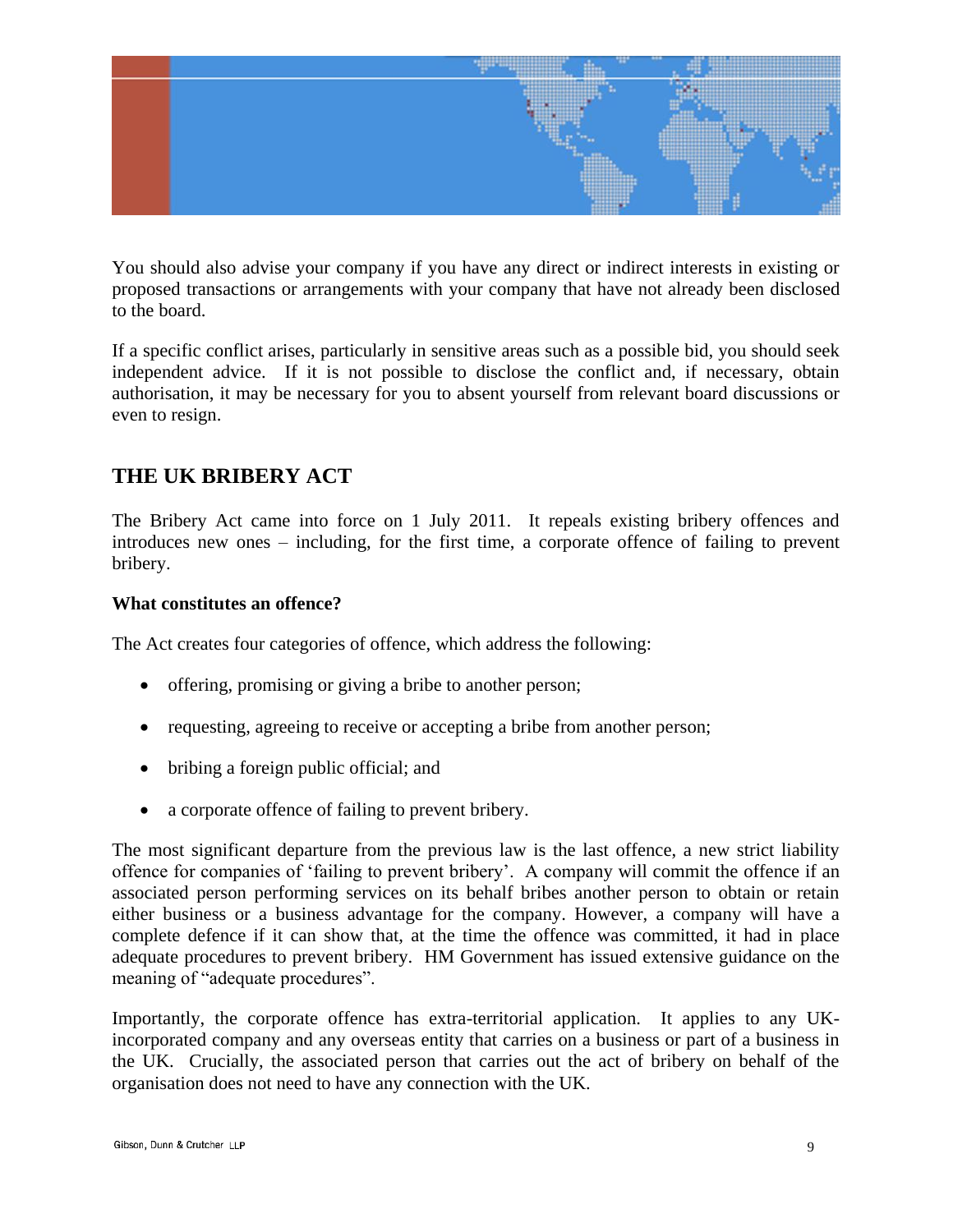

#### **What are the penalties?**

The maximum penalty for the general offences of bribing another person and being bribed is 10 years" imprisonment. The penalty for the corporate offence is an unlimited fine. Directors convicted of a bribery offence may also be subject to disqualification, which could result in their disqualification from holding a director position for up to 15 years. Debarment from public contracts is also a potential consequence of Bribery Act violations by companies.

#### **Am I responsible for others?**

Directors of companies will also be concerned to know whether they may be in the firing line for the company"s transgressions. The Bribery Act provides for a senior officer, which includes directors, to be liable if it can be shown that the company committed one of the Bribery Act's main offences with the officer's consent or connivance (which, according to the Government's guidance, includes "turning a blind eye")

In practice, prosecutors may find it difficult to convict senior officers owing to the initial requirement that the company must have committed one of the three main offences. The Bribery Act does not provide any new mechanism for corporate liability in relation to these offences and so the existing attribution test of "directing the mind and will" would still need to be satisfied. Historically, prosecutors have struggled to convict organisations using this test. A senior officer cannot be liable for the corporate offence of failing to prevent bribery.

#### **What practical steps can I take to avoid any offence being committed?**

In terms of practical steps, there is no one-size-fits-all approach to responding to the Act (in particular as regards "adequate procedures"), but you and the company may want to consider:

- preparing and publishing a global code of conduct across all group companies, which is continually monitored and revised;
- setting up an internal anti-corruption committee with reporting responsibility to the board, tasked with assessing the company"s bribery risk on an ongoing basis;
- strong communications and training (both internal and potentially also to key business partners) on anti-bribery and corruption that set the "tone from the top";
- clear policies on gifts, corporate hospitality and lobbying;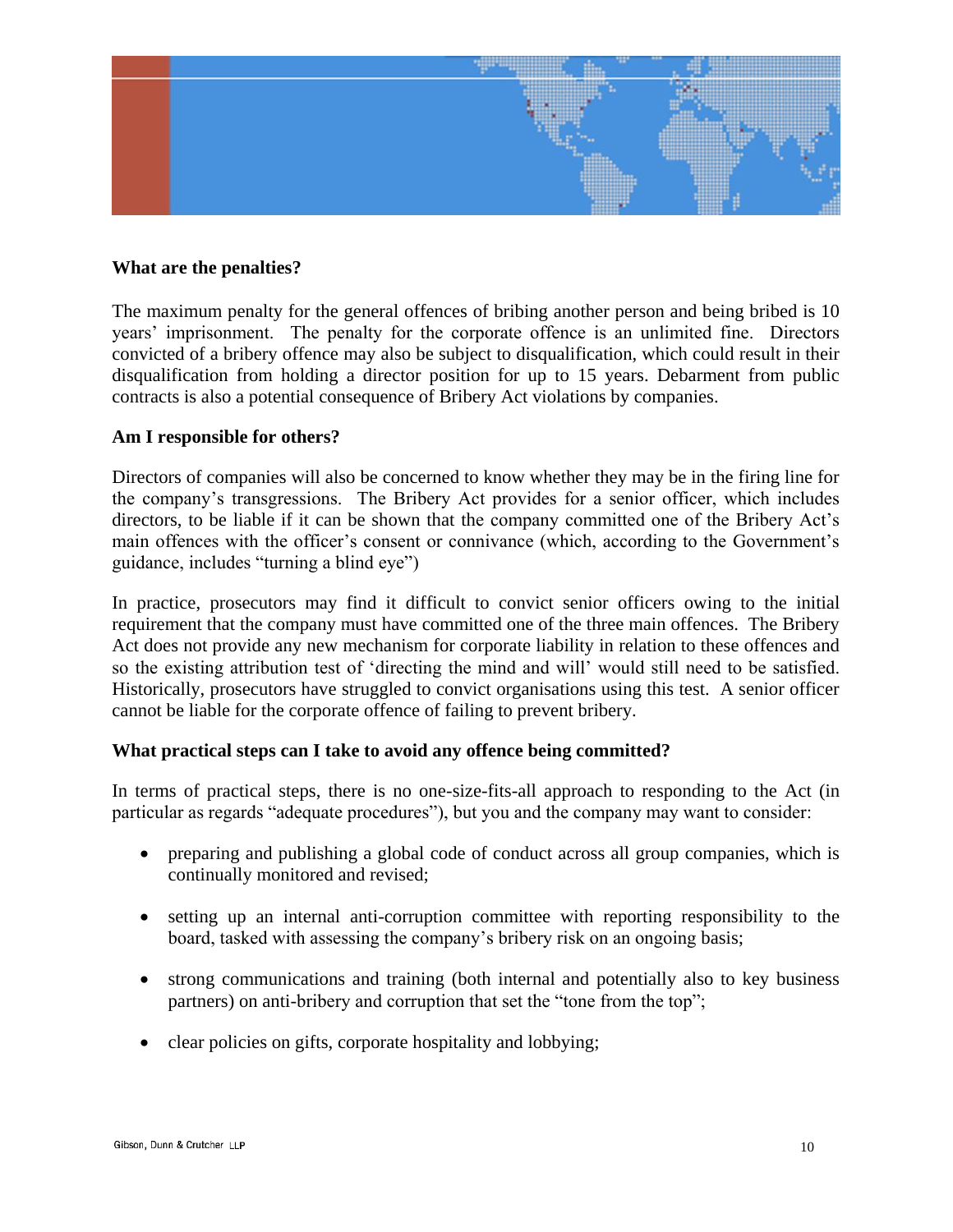

- robust screening processes for third party payments; and
- clear channels for staff to escalate concerns in confidence (such as an "ethics hotline").

The overriding message from the Serious Fraud Office (SFO) and the government is that paper policies are insufficient. In particular, the SFO has made it clear that there is a focus on the role of individuals, and especially senior officers, who consent to or connive in bribery. It is expected that the SFO will use this focus in order to drive behavior and an ethical culture within companies. The SFO has made it clear that it expects senior officers to consider resigning and blowing the whistle if efforts to establish an ethical culture meet with resistance or no success. Expressing doubts but remaining in office, the SFO has said, may constitute conniving in bribery for the purposes of the legislation.

Accordingly, what matters is what is happening in practice within the organisation and whether there is a pervasive culture against corruption.

## **THE ENVIRONMENT, HEALTH AND SAFETY AND COMPETITION**

#### **What are my obligations concerning the environment?**

The Companies Act 2006 now requires you, when complying with the duty to promote the success of the company, to consider the impact of the company's operations on the community, its employees and the environment.

You should be aware of any environmental legislation that applies to the company"s business in all jurisdictions in which it operates. Shareholder activism, facilitated by the availability of the derivative action procedure, is often focused on the effect of companies on the environment and local communities.

Even companies operating outside industries associated with obvious environmental risks can be affected by environmental legislation – due, for example, to the presence of historical contamination that requires remediation or even to the amount of energy they use.

Committing pollution offences may cause criminal liability punishable by a fine or imprisonment or both, subject to the nature and gravity of the offence. Civil liability may also arise under common law, causing claims for damages or injunctive relief. In other European jurisdictions, environmental offences are normally dealt with through an administrative penalty, usually a fine. This system has also been introduced in the UK: the Environment Agency, the environmental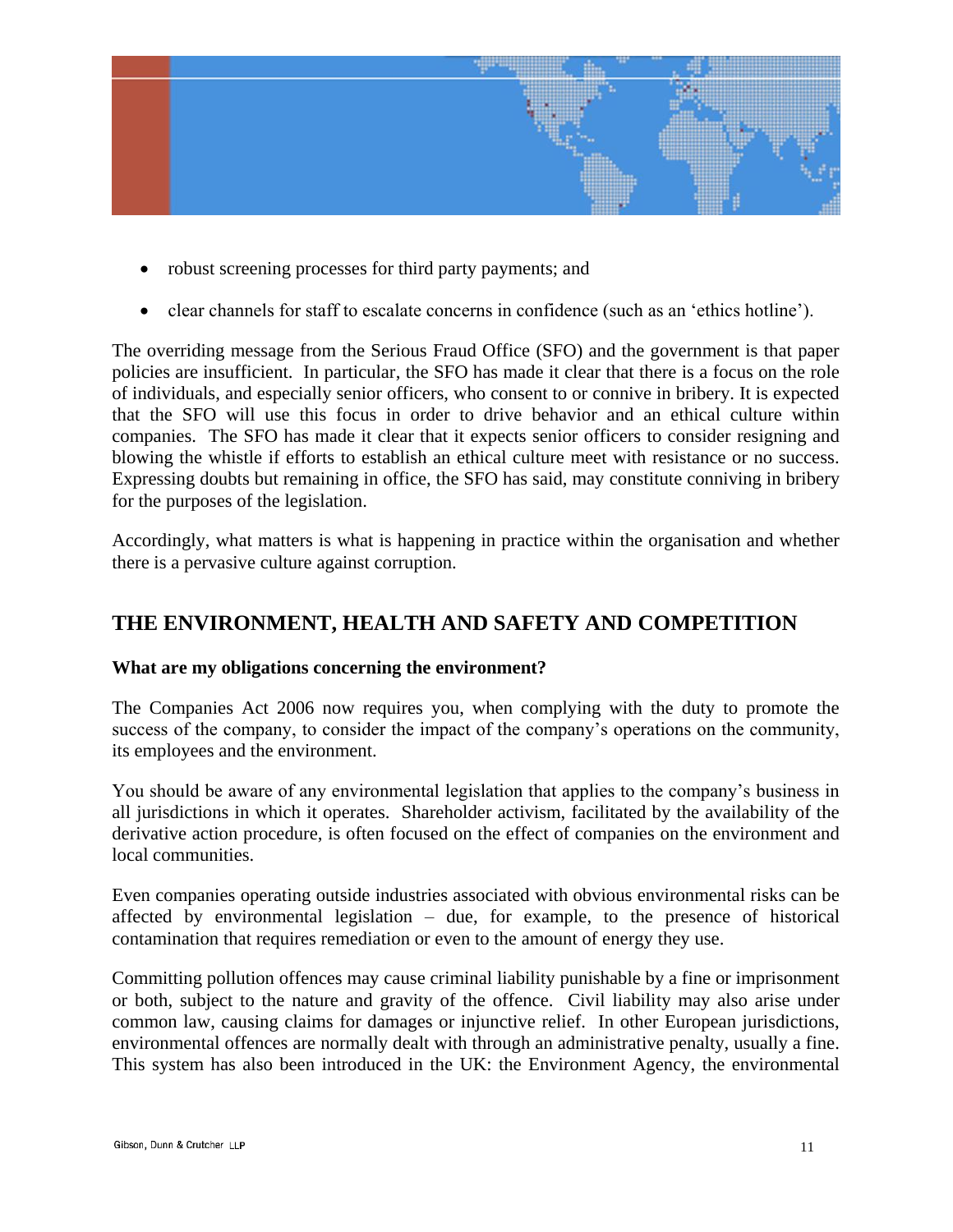

regulator in England and Wales, has the power to impose civil sanctions on companies and individuals, such as fines of up to £250,000, for certain environmental offences.

Personal liability can be imposed on you for breaches of environmental law if, as a result of your acts or omissions, you create circumstances:

- that cause the commissioning of the offence;
- where the offence is proved to have been committed with your consent or connivance or neglect; or
- where the offence is attributable to your act or neglect.

If you are convicted of such an offence, you can be disqualified from being a director.

#### **What are my obligations concerning health and safety?**

The Health and Safety at Work etc Act 1974 takes a similar approach to the protection described above regarding environmental offences. You may be personally liable for health and safety offences where you can be said to have commissioned the offence or where the offence can be proved to have been committed with your consent, connivance or neglect.

The Health and Safety (Offences) Act 2008, which came into force in January 2009, means serious breaches of health and safety rules can attract a custodial sentence of up to two years. If you are convicted of such an offence, you can be disqualified from being a director.

As a result of high-profile cases, public attention has also focused on companies' and directors' criminal liabilities under the common law for gross negligence as a result of the death of employees or third parties. The Corporate Manslaughter and Corporate Homicide Act 2007 (the Corporate Manslaughter Act), which came into force in April 2008, introduced a statutory offence of corporate manslaughter in England, Wales and Northern Ireland, and corporate homicide in Scotland. It means companies and other organisations may now face criminal prosecutions for manslaughter.

The Corporate Manslaughter Act does not increase personal liability for individual directors or managers. Rather, it is directed at companies and other organisations against which verdicts of "corporate killing" have in the past been difficult to secure. However, you can be prosecuted for gross negligence manslaughter where the prosecution can prove that:

you owed a duty of care to the deceased;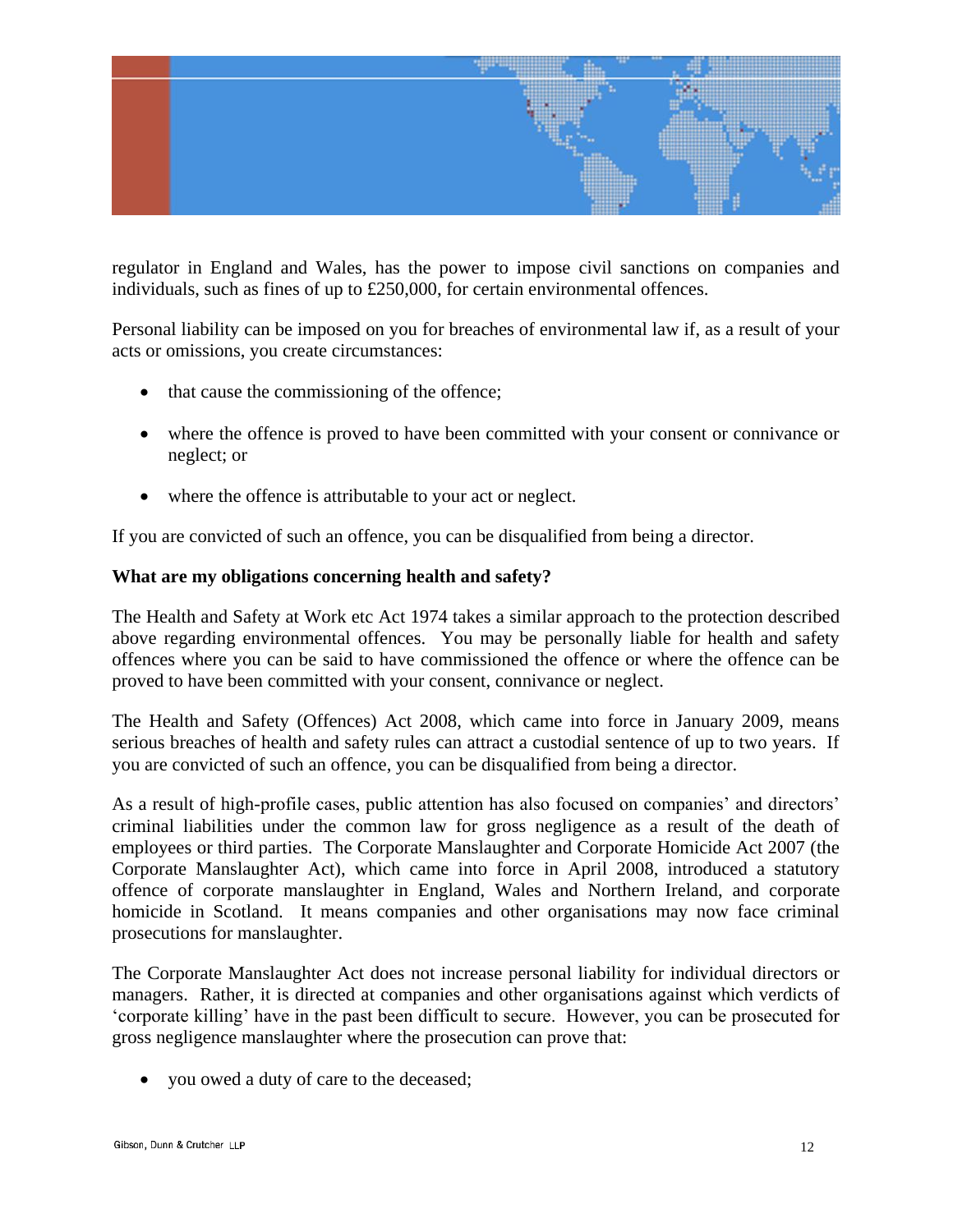

- a breach of that duty has occurred; and
- the breach was so grossly negligent that you can be deemed to have had such disregard for the life of the deceased that your conduct should be seen as criminal.

In many cases where a death occurs in a work situation, prosecution under the Corporate Manslaughter Act, as well as for lesser offences under the Health and Safety at Work etc Act, is now likely to be considered and investigated by the enforcement and prosecution agencies. The Sentencing Guidelines Council published definitive sentencing guidelines in February 2010. The guidelines recommend a starting point of £500,000 for corporate manslaughter cases and £100,000 for deaths arising from health and safety law breaches, but with a clear indication the fine should be "punitive and sufficient to have an impact on the defendant".

In February 2011, Cotswold Geotechnical (Holdings) Ltd (Cotswold) became the first company to be charged with and convicted of the offence of corporate manslaughter under the Corporate Manslaughter Act. Initially, one of Cotswold"s directors was also charged with gross negligence manslaughter. However, due to his ill health, these charges were stayed.

Cotswold was convicted against a background in which it had failed to take all reasonably practicable steps to protect an employee taking soil samples at the bottom of a 3.5 metre trial pit. The company ignored well-recognised industry guidance that prohibited entry into excavations more than 1.2 metres deep and, at the time of the employee's death, Cotswold had left him unsupervised on site.

#### **What are my obligations concerning competition law?**

The UK Enterprise Act 2002 contains provisions that impose personal liability on directors for breaches of competition rules by the companies they run.

#### *The "cartel offence"*

An individual is guilty of an offence (punishable by a prison term of up to five years and/or an unlimited fine) if he or she dishonestly agrees with others to fix prices, limit production or supply, divide customers or markets, or rig bids. The offence is committed whether or not the agreement is implemented.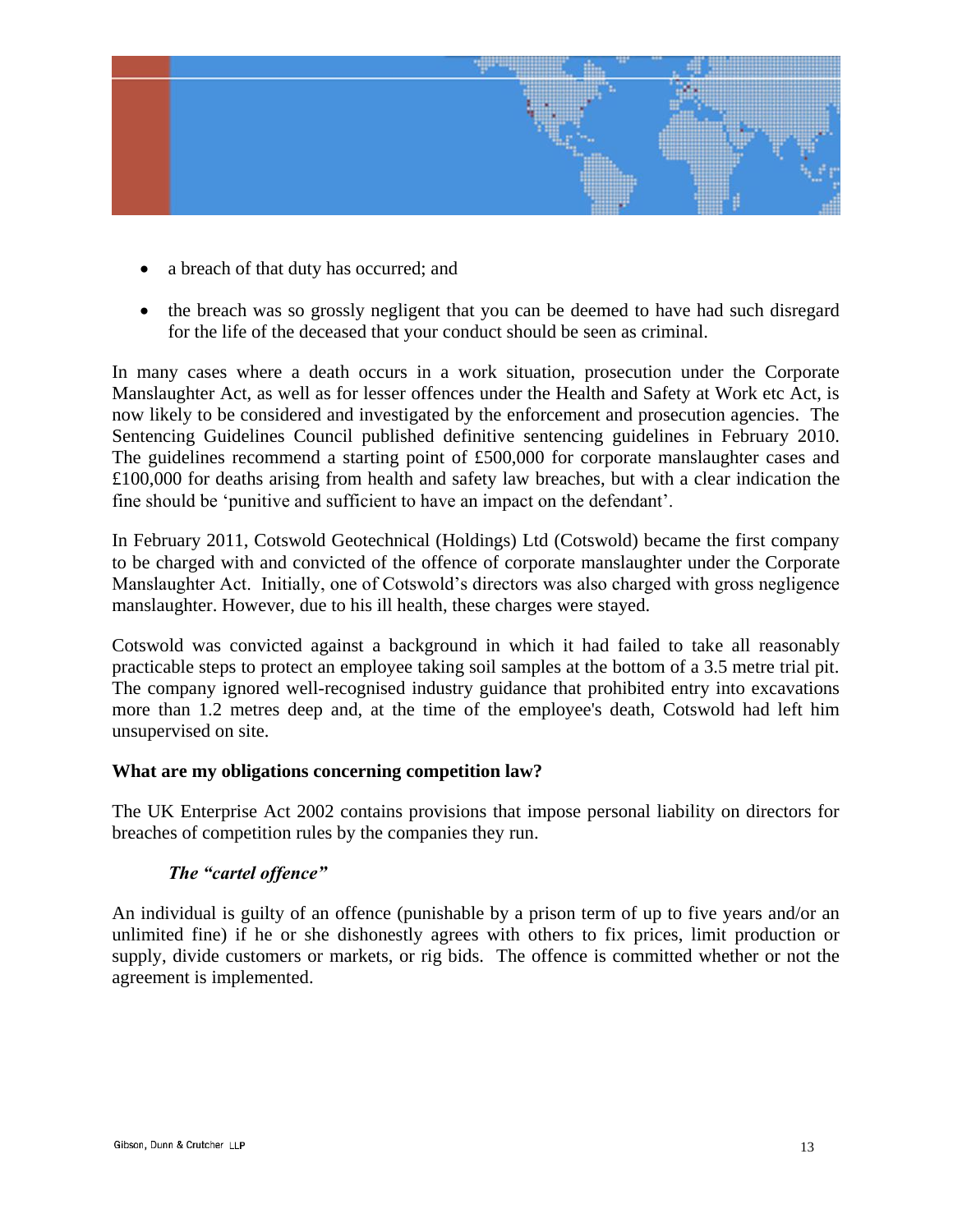

#### *Competition disqualification orders*

You may be disqualified as a director (for up to 15 years) if your company commits a breach of European or UK competition law and the court considers your conduct makes you unfit to be concerned in the management of a company.

In deciding whether or not you are unfit, the court will consider whether:

- your conduct contributed to the breach of competition law;
- you had reasonable grounds to suspect a breach but took no steps to prevent it; or
- you did not know but ought to have known that there was a breach.

Factors which the court will take into account include whether a director made sure that his company took quick remedial steps (and implemented them properly) and whether any disciplinary action was taken against the responsible employees.

#### *"Whistleblowing"*

A company which is involved in a cartel can escape liability (both for itself and its employees) if it acts as a "whistleblower" and seeks immunity by reporting the cartel to the Office of Fair Trading. Directors should be alter to take advantage of this possibility as soon as information concerning a cartel comes to their attention, as immunity (as opposed to leniency) may not be available if another cartel participant blows the whistle first.

If you suspect your company may be involved in anti-competitive behaviour, you should immediately seek legal advice.

### **RESTRICTED TRANSACTIONS**

#### **Are there restrictions on particular transactions between the company and me?**

Shareholder approval is required before you or persons connected with you (for a definition of connected person, see Conflicts) can acquire non-cash assets from the company or parent company where the value of the assets exceed £100,000 (or, if less, 10 per cent of the company"s net asset value (however, amounts below £5,000 are disregarded). The same applies where your company or a subsidiary acquires non-cash assets from you or a person connected to you.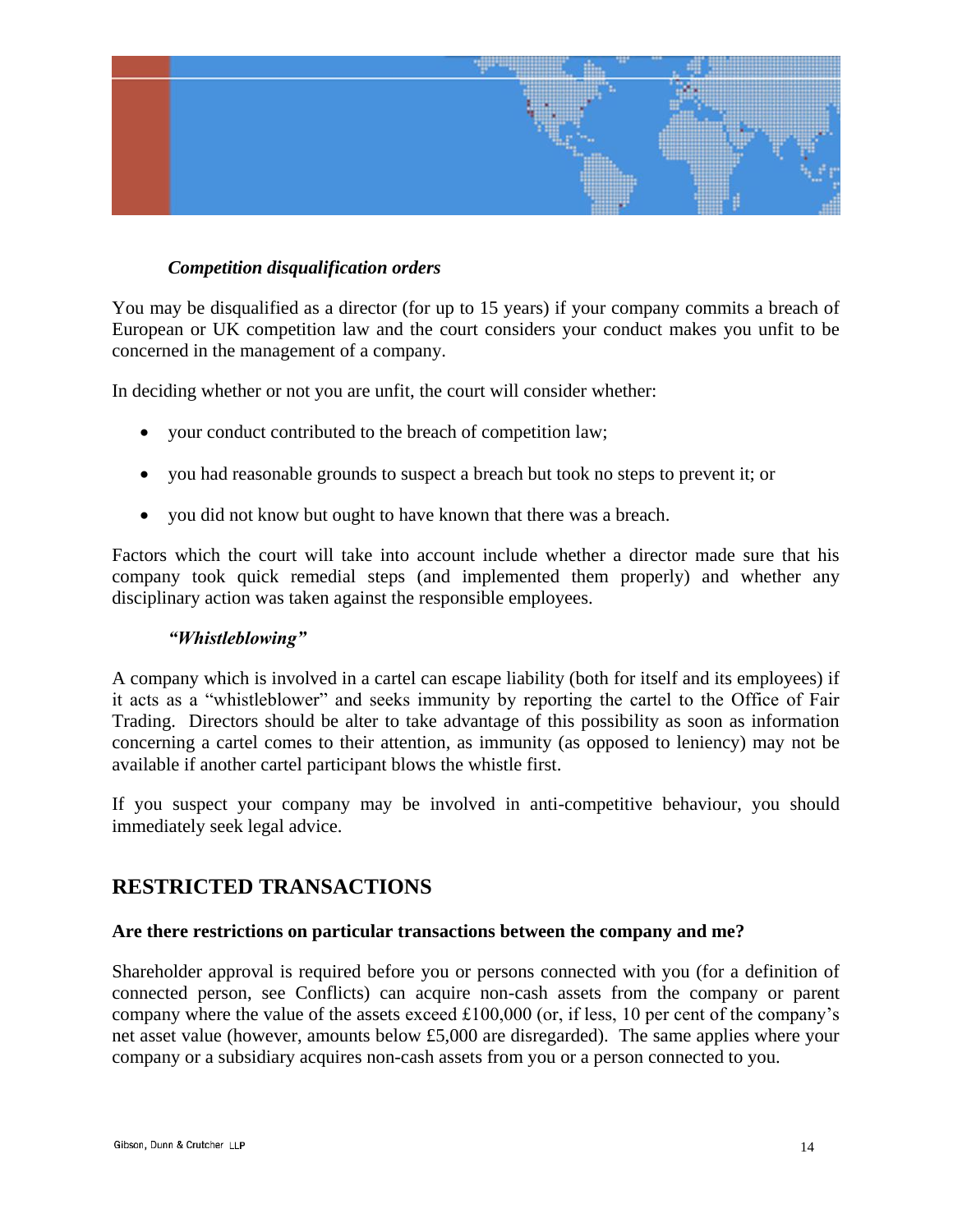

If shareholder approval is not obtained, you and all the directors who authorised the transaction are liable to account to the company for any profit and must indemnify the company against any loss or damage.

#### **Can my company give me a loan?**

The Companies Act 2006 contains complex rules requiring shareholder approval before the company or parent company can make or guarantee a loan to you. In the case of public companies and their subsidiaries, the need for shareholder approval extends to arrangements by which the company agrees to meet expenditure on your behalf (a 'quasi-loan') and to hire purchase-type arrangements that may benefit you. They also apply to loans, quasi-loans and credit transactions to those connected with you. There are exceptions to these restrictions, broadly relating to:

- $\bullet$  the size of the loan (loans that do not exceed £10,000 can be made to you for any purpose);
- the purpose of the loan subject to conditions (including obtaining shareholder approval) a greater sum is permitted if the loan is to meet expenditure incurred on behalf of the company or to enable you to perform your duties properly; and
- $\bullet$  the nature of the company a money-lending company has additional exemptions.

## **INSOLVENCY**

#### **What are my duties in an insolvency situation?**

The Insolvency Act 1986 imposes duties and requirements on you that are designed to protect the interest of the company"s creditors if the company has become, or is likely to become, insolvent.

If the company"s financial position has deteriorated to the point where its solvency is in question, your attention must shift away from the shareholders and towards protecting the interests of creditors.

You must consider the interests of creditors as a whole, not just the interests of any creditor or class of creditor. You are subject to these duties even if appointed as a representative of a particular creditor.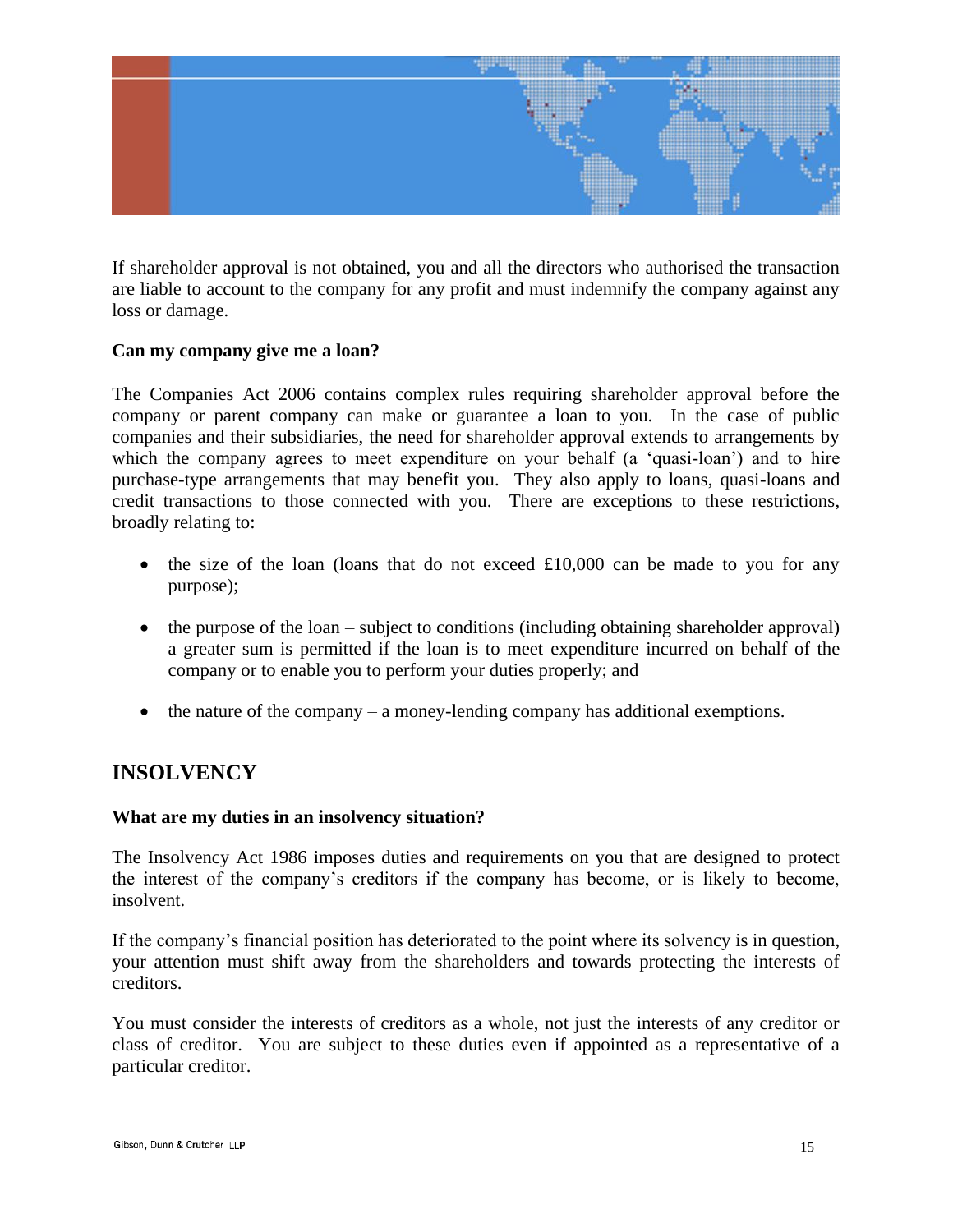

#### **What is 'wrongful trading'?**

Wrongful trading is trading without any reasonable prospect of avoiding a liquidation that leaves creditors unpaid. In these circumstances, there is potentially no value for shareholders left in the company and the directors owe their primary duties to creditors.

#### **How can I incur liability for wrongful trading?**

Liability arises if you conclude or should have concluded that insolvent liquidation is inevitable and you do not take every step to minimise potential loss to creditors. You will be deemed to be armed with a reasonable degree of competence to enable you to judge the company"s position. In addition, account will be taken of your experience. For example, if you are also a qualified accountant, you would be expected to understand financial information in a way that an unqualified director would not.

Only a liquidator can pursue a director for wrongful trading. No other party (such as a disgruntled creditor) has standing to sue. Liability generally equates to the loss caused to creditors as a result of the wrongful trading. Furthermore, a court must disqualify a director of an insolvent company if, in the court's opinion, that person's conduct as a director makes the individual unfit to undertake the management of a company.

#### **When should my company stop trading?**

Your company should stop trading once there is no reasonable prospect of avoiding insolvent liquidation. However, there may be a period when a company is facing difficulties but it is not yet certain that there is no reasonable prospect of avoiding insolvent liquidation.

In some cases, the loss to creditors can be minimised only by the company immediately filing for insolvency. This would be the case where the company considers itself unable to continue trading without the benefit of a formal insolvency process.

In other cases, however, ceasing to trade can be the very thing that might cause wrongful trading liability. This would apply where the loss to creditors can be minimised by the company continuing to trade because, for example, the company or the assets of the company can be sold and their value will be enhanced by the continuation of the company.

#### **What practical steps can I take?**

 Seek professional advice. The board should regularly seek appropriate legal and accountancy advice to ensure it is complying with its responsibilities.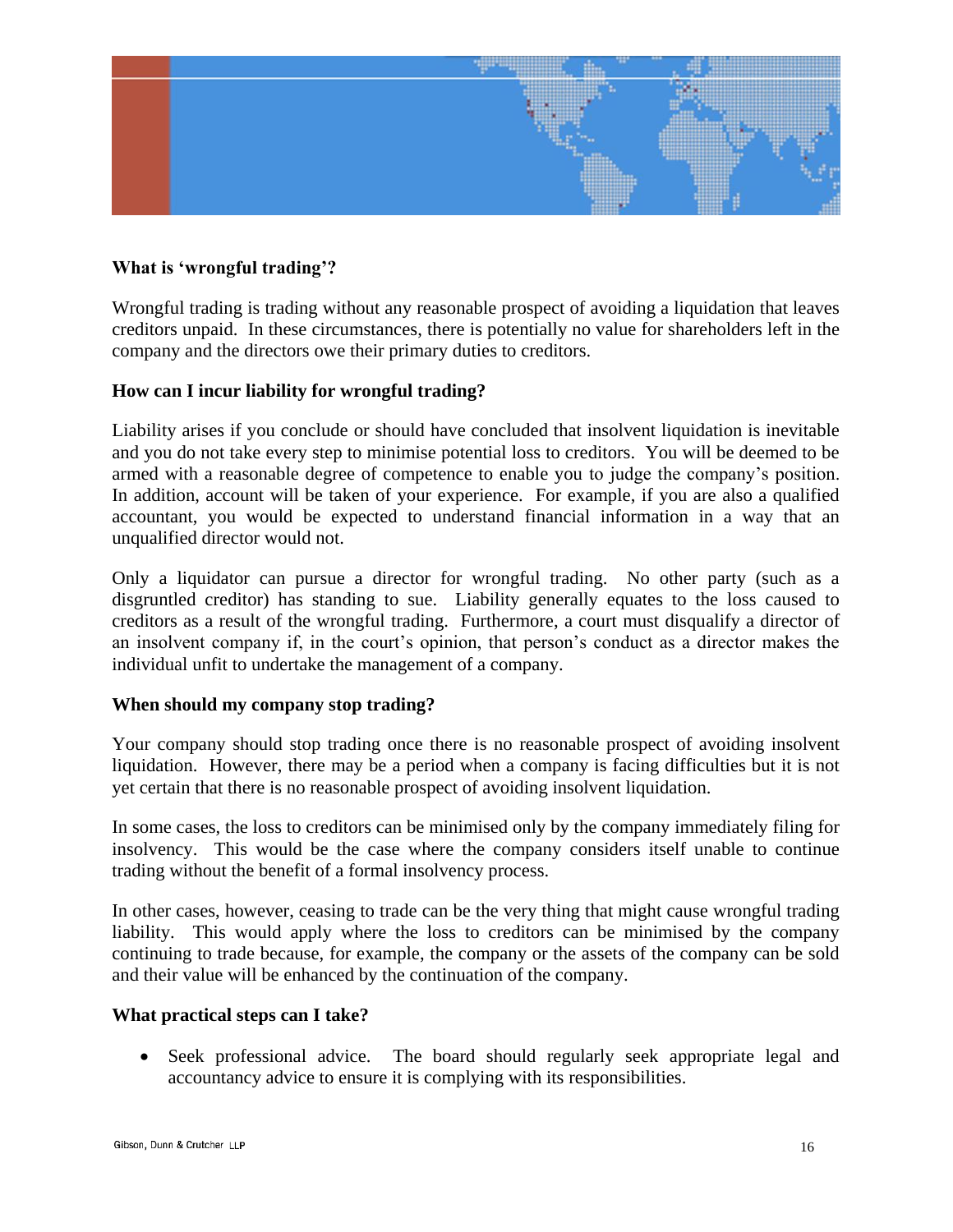

- Board meetings should be held regularly and fully minuted. Regular meetings should show the directors' intention to consider all possibilities to minimise loss to creditors.
- Keep the decision whether to stop trading under review. If there is no hope of a successful restructuring/rescue, trading may have to stop immediately to avoid incurring liabilities that cannot be met. However, a premature decision to stop trading may be equally dangerous. For example, losses to creditors may be minimised by completing work in progress that would otherwise be valueless. Professional advice can be invaluable in helping directors make the right decisions and showing that they acted appropriately.
- Review transactions. When a company's solvency is in question, the review of any transaction that might be perceived as preferential or at an undervalue must be conducted with particular care. If you authorise a transaction that is subsequently reversed (because it is deemed preferential or at undervalue), you may be in breach of your duties to the company.

#### **What if I sit on the board of two companies within the same group and one of those companies is in financial distress?**

You may find yourself in the firing line if your company is in financial distress. In that case you must take extra care in discharging your duties. This can be made harder in a group if you are a director of several companies within a solvent group and one of those companies is insolvent. This may lead to a conflict of interest (see Conflicts).

If you find yourself with multiple directorships in a financially distressed group, you must consider how you make decisions. Importantly, you should take independent legal advice and monitor the decision-making process at every stage in light of that advice.

The following practical guidelines may be of use.

- Ensure there are several different directors on the board of each company to enable the appropriate procedures to be implemented.
- If a board is to discuss issues relevant to another group company that are not to be disclosed to that company, it should consider excluding from those discussions a director who is on the board of both companies, or the director in question should ask to be excluded. This should be recorded in the minutes so that there is a proper record should this ever become an issue.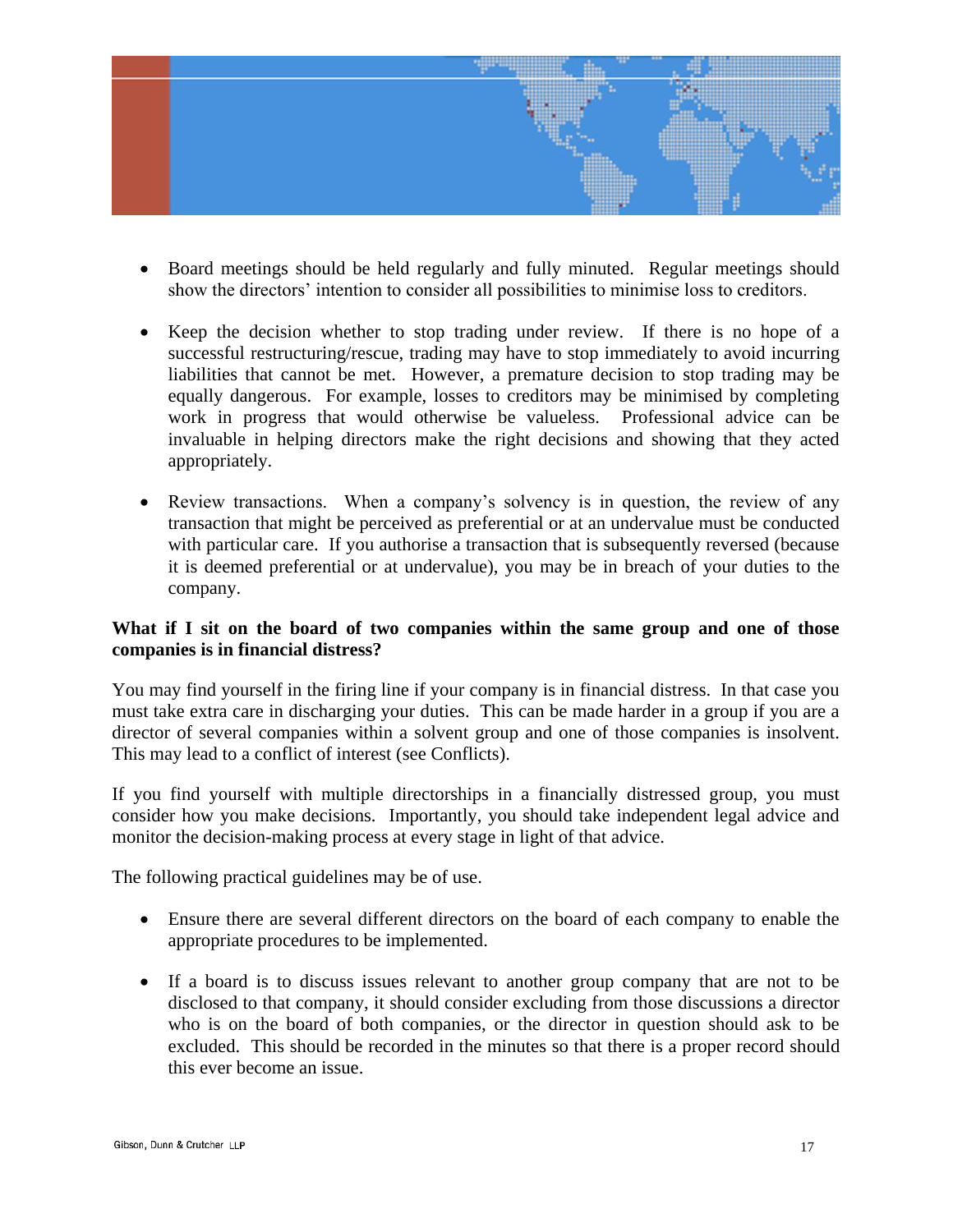

- Frequently, decisions may have to be made concerning both companies. Therefore, it is useful to have specific provisions in each company's articles of association allowing for a reduced quorum on certain matters. This would enable the conflicted director not to attend while allowing the board meetings to be held with the reduced quorum.
- If this becomes unworkable, the director may consider resigning from one board. While this might increase the risk of wrongful trading, it may be the only option in extreme cases. This course should not be taken without specific independent legal advice and careful documentation of the decision.
- Both boards should check that they have adequate directors and officers insurance (see Indemnification, Insurance and Ratification).

## **INDEMNIFICATION, INSURANCE AND RATIFICATION**

#### **What do I need protection from?**

You may be personally liable for your actions under a range of heads of liability, including:

- $\bullet$  breaches of duties to the company (e.g., where a shareholder brings a derivative action in the company's name);
- breaches of duties to third parties (e.g., for a misleading statement in a prospectus for which the directors have taken responsibility);
- orders under statute (e.g., for wrongful trading under the Insolvency Act 1986);
- fines and restitution orders imposed by regulators and the courts; and
- legal and other costs incurred in defending proceedings.

The proper execution of your duties will go a long way towards mitigating liability, but you should ensure you are protected to the fullest extent in case of any claims.

#### **Can the company indemnify me against liabilities?**

A company may indemnify you against any liability for any negligence, default, breach of duty or breach of trust by you in relation to the company. However, this does not include liability incurred by you: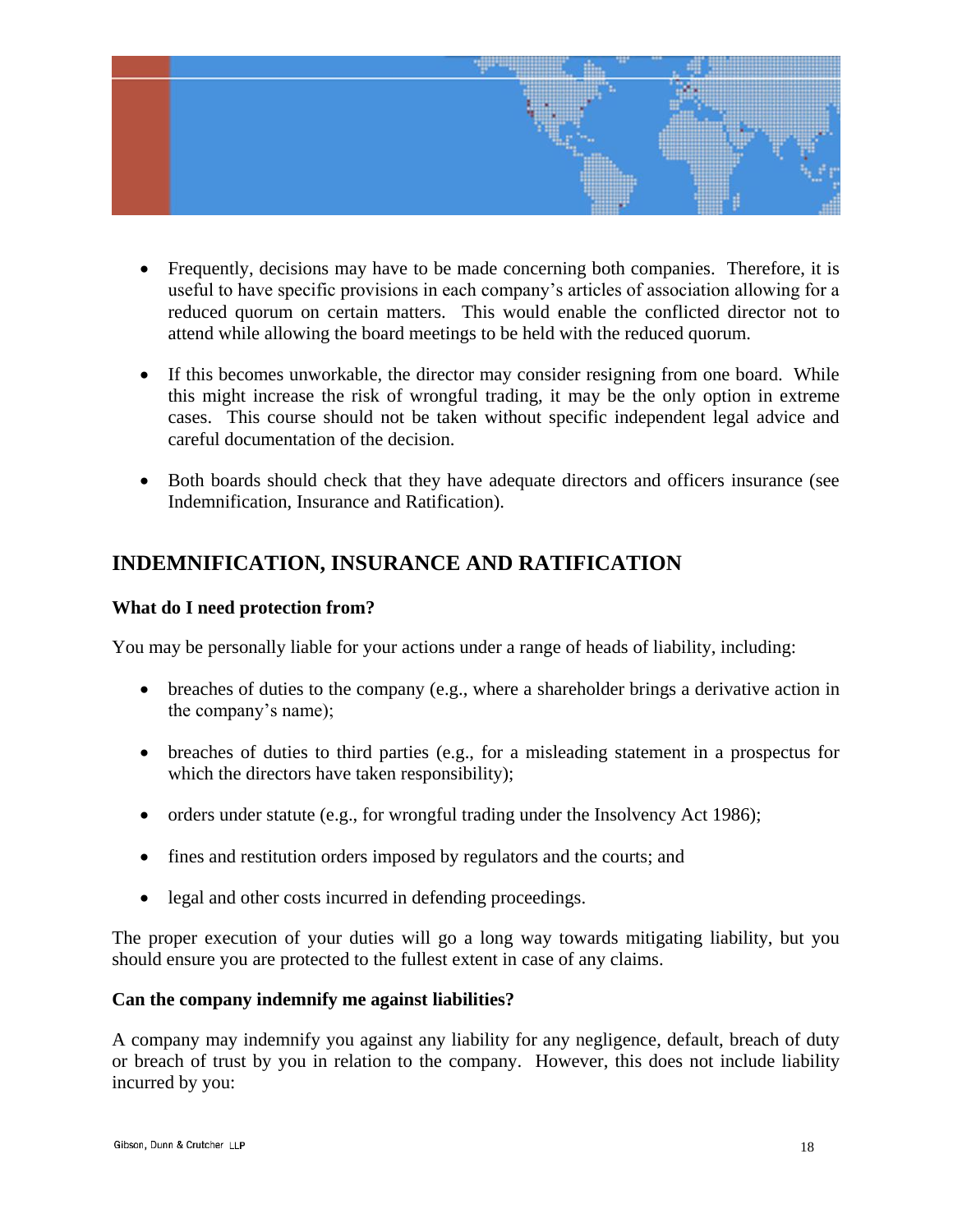

- to the company or to an associated UK company (which is, in effect, a company in the same group);
- to pay a criminal fine or regulatory penalty (a fine imposed by the Financial Services Authority (FSA), for example);
- in defending criminal proceedings in which you are convicted;
- in defending civil proceedings brought by the company or an associated company in which judgment is given against you; or
- in applying unsuccessfully for relief from liability under the Companies Act 2006.

#### **How should the indemnity be given?**

Since you may be unable to enforce an indemnity in your company"s articles of association directly (because the articles do not necessarily constitute a contract between you and the company), it is safer to include appropriate wording (as far as permissible) in your contract of service or letter of appointment. Alternatively, the company may enter into a separate deed of indemnity with you.

#### **Is insurance possible?**

A company can insure you against most of your liabilities. Directors and officers insurance is designed to protect directors and officers of a company from a loss resulting from claims made against them regarding the discharge of their duties. However, insurance will not cover loss due to fraud or dishonesty, wilful default or criminal behaviour.

The FSA prohibits companies it regulates from entering into insurance contracts that would pay a financial penalty imposed by the FSA. The prohibition does not, however, affect the ability of FSA-regulated insurers to provide cover for the payment of compensation.

You can insure against some personal liabilities; for example, negligence, default, breach of duty and breach of trust in relation to the company. Insurance may also cover derivative claims brought by shareholders. Again, you cannot be insured for fraud or dishonesty, wilful default or criminal behaviour.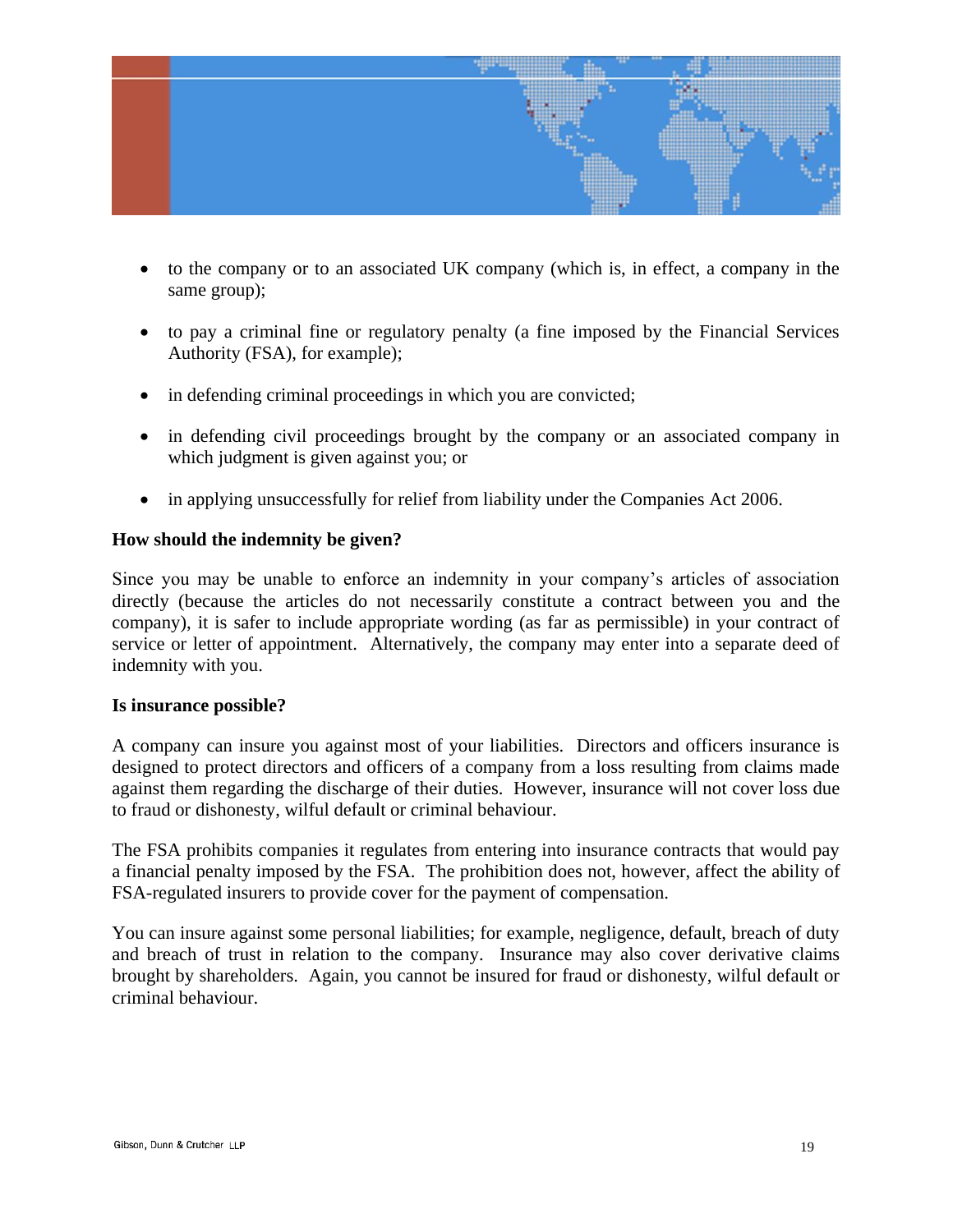

#### **Can shareholders ratify a breach of duty by me?**

Shareholders can ratify conduct by a director amounting to negligence, default, breach of duty or breach of trust by ordinary resolution (unless otherwise stated in the company"s articles). The votes of the director (if the director is also a shareholder) and any connected persons are disregarded in such a resolution (for a definition of connected person, see Conflicts).

However, you should be aware that there are limits to what shareholders can ratify. For example, if a transaction entered into is illegal or constitutes a fraud on the company"s creditors, shareholders cannot ratify it. In that situation, you risk being personally liable.

## **EUROPEAN GOVERNANCE GUIDANCE**

#### **EcoDa guidance and principles for unlisted companies in the Europe**

In April 2010, the Institute of Directors published a European Confederation of Directors' Association (ecoDa) initiative titled Corporate Governance Guidance and Principles for Unlisted Companies in Europe (the ecoDa guidance). The ecoDa is "the European voice of board directors', representing 55,000 board members across the EU. The ecoDa guidance is designed to provide guidance for European unlisted companies on the issues entailed in setting up a suitable corporate governance framework, noting that "despite their large numbers and economic importance, the governance of unlisted companies is an often neglected area of corporate governance studies and recommendations".

The ecoDa guidance:

- details the relevant actors and concepts that should be included in such a framework;
- highlights some of the challenges in implementing good corporate governance; and
- lists principles of good governance with key points and practical considerations. The ecoDa hopes these principles will provide a foundation for the development of countryspecific principles in individual EU member states.

In November 2010 the European Confederation of Directors' Associations published corporate governance guidance and principles for unlisted companies in the UK. The guidance adapts, for the UK, ecoDa's guidance and principles for unlisted companies in Europe, for the UK and is substantially similar to the original European guidance. Amendments, made by the Institute of Directors, to the original guidance include the addition of descriptions and examples of UK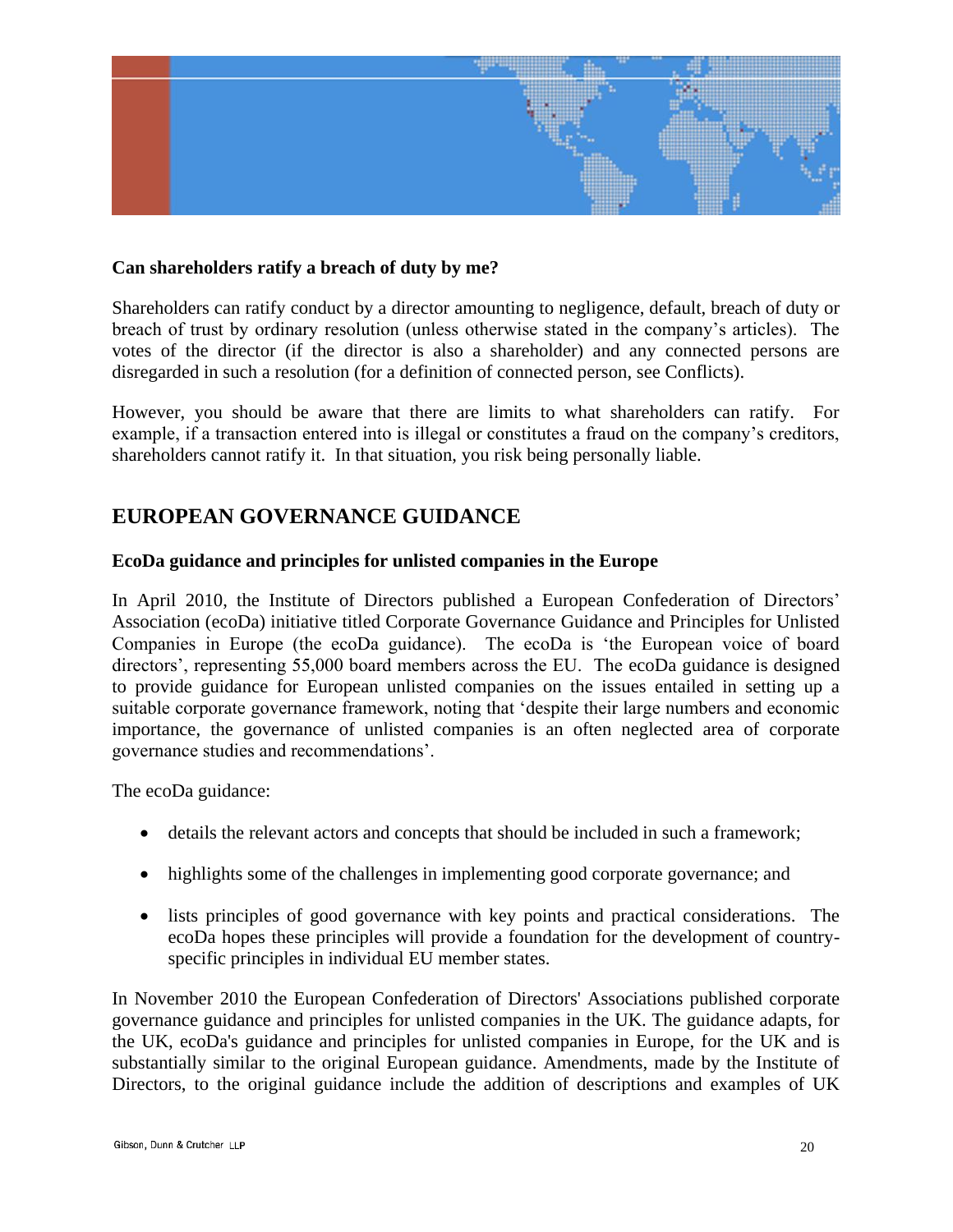

company law and practice, and the removal of general descriptions of European law and practice.

## **FUTURE EUROPEAN GOVERNANCE DEVELOPMENTS**

#### **European Commission consultation on corporate governance**

In April 2011, as part of a longer term review of the corporate governance framework of companies, the European Commission launched a consultation on a wide range of corporate governance issues, such as diversity in boards, shareholder engagement and the quality of corporate governance statements. The consultation paper aimed to launch a general debate on several issues.

Although the consultation focused on listed companies, the Commission noted that good corporate governance also matters to shareholders in unlisted companies, as company law provisions do not cover many relevant areas of corporate governance. There would not be a direct transposition of provisions applicable to listed companies to unlisted companies, as the challenges the two categories face are very different.

However, the consultation (which was open until July 2011) considered whether EU action is required on corporate governance in unlisted companies. In particular the Commission suggested the promotion of voluntary codes for non-listed companies. The Commission issued a feedback statement summarising the results of the consultation in November 2011. Around 70% of respondents thought that no EU action was required and that this issue should be left to the national level, particularly because of concerns related to increasing costs for unlisted companies. However, it is still for the Commission to determine whether legislative or nonlegislative proposals are required. If such proposals are required they would be accompanied by a detailed impact assessment which will take account of the need to avoid undue administrative burdens.